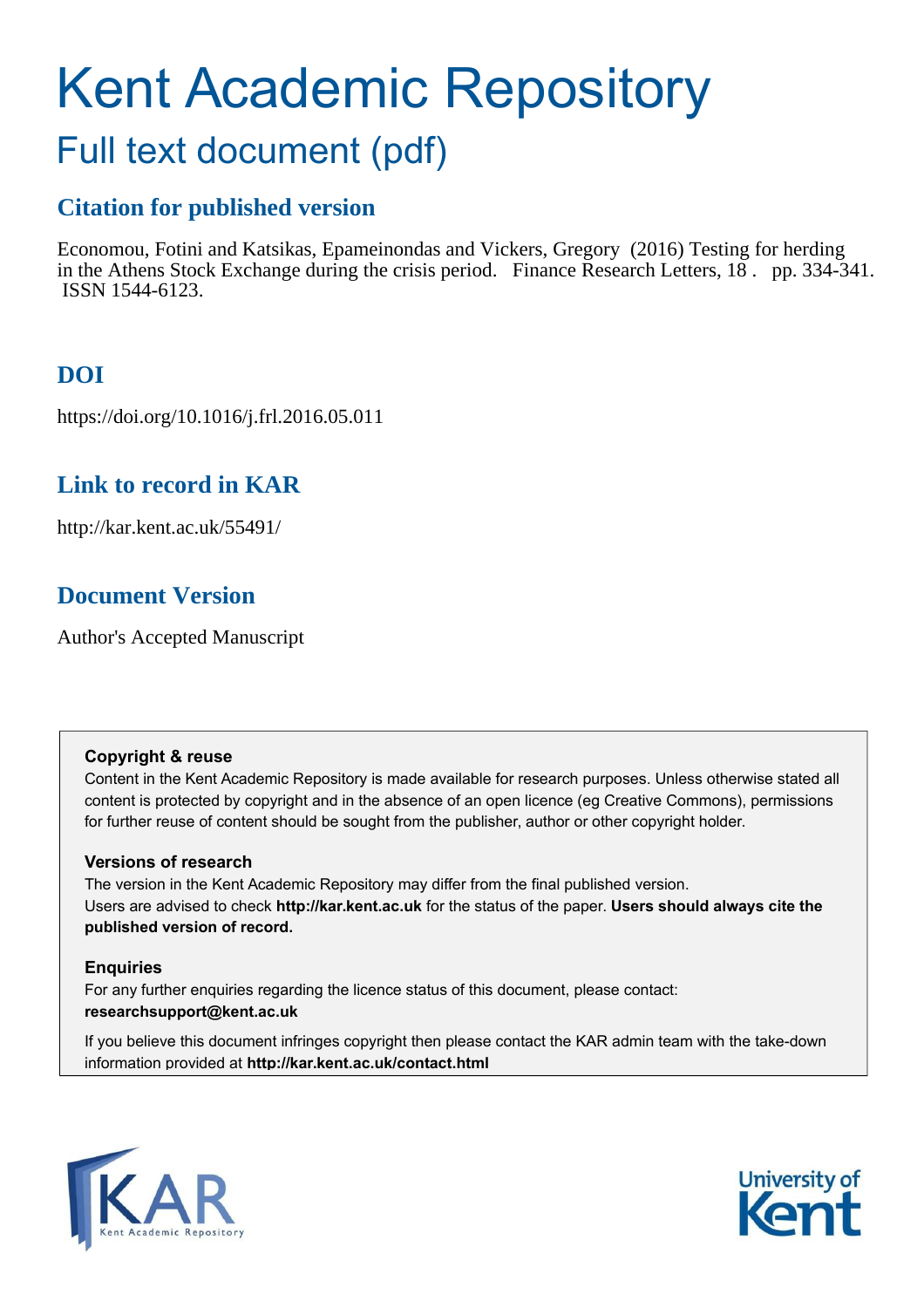#### **Testing for herding in the Athens Stock Exchange during the crisis period**

Fotini Economou<sup>a</sup>, Epameinondas Katsikas<sup>b</sup> and Gregory Vickers<sup>c</sup>

<sup>a</sup> Corresponding author. Centre of Planning and Economic Research and Hellenic Open University, 11, Amerikis str. 106 72 Athens, Greece, Tel: (+30) 210 3676418, email: [feconom@kepe.gr.](mailto:feconom@kepe.gr) <sup>b</sup> Kent Business School, University of Kent, Parkwood Road, Canterbury, Kent, CT2 7PE, UK, email: [E.Katsikas@kent.ac.uk.](mailto:E.Katsikas@kent.ac.uk)

c Durham University Business School, Mill Hill Lane, Durham DH1 3LB, UK, email: [gregory.vickers@durham.ac.uk.](mailto:gregory.vickers@durham.ac.uk)

#### **Abstract**

This paper investigates herding behavior in the Athens Stock Exchange focusing on the recent crisis period. We employ a survivor bias free dataset of all listed stocks from 2007 to May 2015. We apply the cross sectional dispersion approach and provide results that extend and are comparable with previous studies regarding the Greek stock market. The empirical results indicate the presence of herding under different market states. Employing the quantile regression method, there is herding in the high quantiles of the cross sectional return dispersion. Finally, we document the impact of size effect on herding estimations.

**Keywords:** herding; cross sectional dispersion; Athens Stock Exchange

**JEL Classification:** G10; G14; G15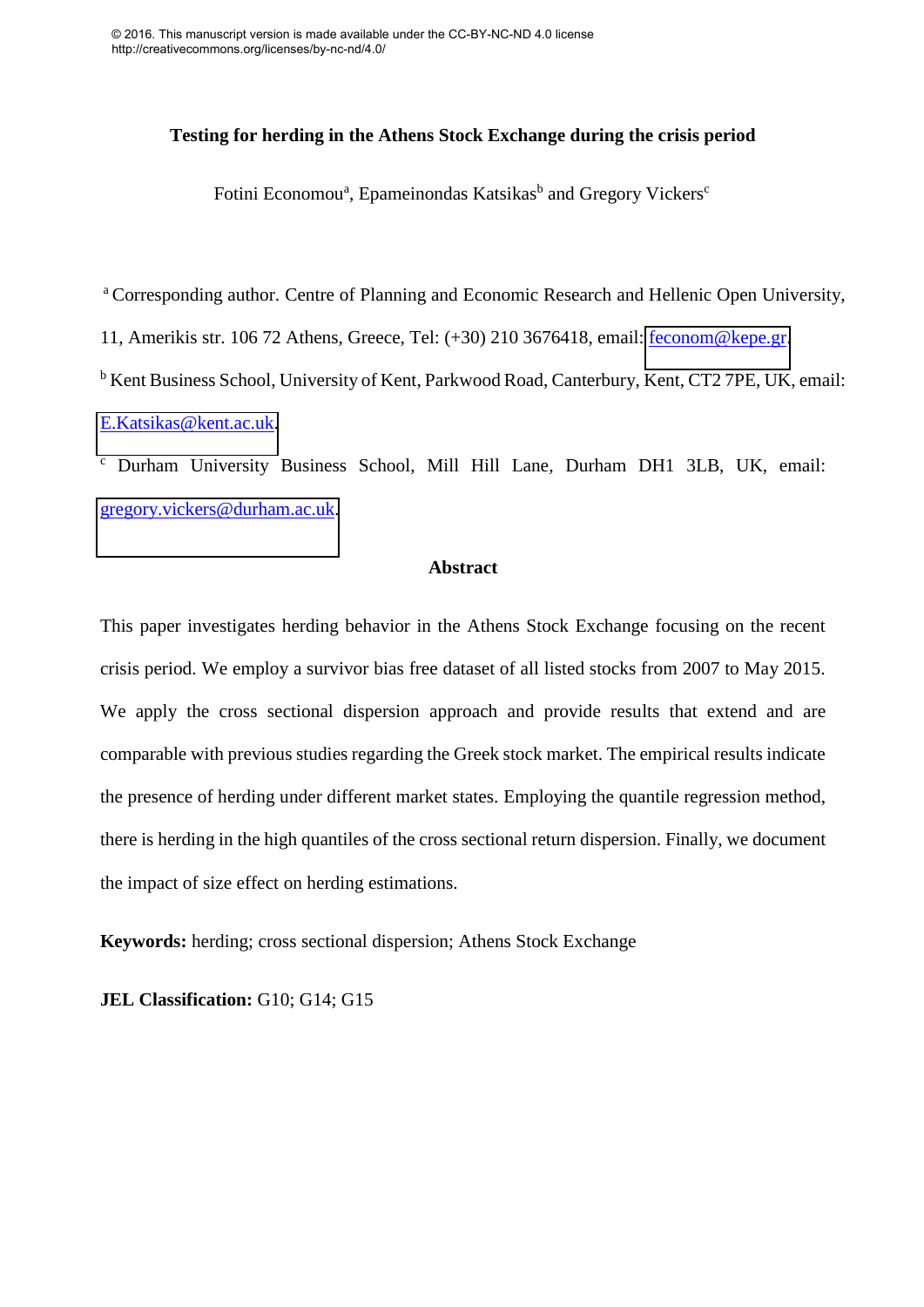#### **1. Introduction**

Crises and periods of extreme market conditions facilitate market anomalies and deviations from the Efficient Market Hypothesis. Under these circumstances a herd, i.e. a crowd converging in its actions and beliefs (Hirshleifer and Teoh, 2003), is more likely to form having important implications for portfolio diversification and market stability (Chang et al., 2000; Demirer and Kutan, 2006; Chiang and Zheng, 2010; Economou et al., 2011). Despite the lack of conclusiveness in the empirical results both in emerging and developed markets, herding is expected to be more pronounced under extreme market conditions (Christie and Huang, 1995; Chang et al., 2000; Chiang and Zheng, 2010; Economou et al., 2011) when individual investors are more likely to follow the crowd instead of their own beliefs/knowledge (Christie and Huang, 1995). Mobarek et al. (2014) provide evidence of significant herding effects in various European stock markets during the global financial crisis and the Eurozone crisis, while Peltomäki and Vähämaa (2015) document that herding effects in the EMU markets affected herding in the non-EMU markets from September 2008 to January 2014. The Greek stock market provides an interesting setting for analysis due to the unprecedented debt crisis that occurred in recent years and the potential spillover effects on other Eurozone markets.

This paper investigates herding behavior in the Athens Stock Exchange (ASE) focusing on the recent crisis period. To this end we employ a survivor bias free dataset from January 2007 to May 2015. We apply the cross sectional dispersion approach and provide results that extend and are comparable with previous studies regarding the Greek stock market. Caporale et al. (2008) were the first to investigate herding in the ASE from 1998 to 2007. The authors identified evidence of herding which is much stronger using daily instead of weekly or monthly data. Moreover, herding was more pronounced during rising market days being also present during the stock market bubble of 1999. Tessaromatis and Thomas (2009) also confirmed strong evidence of herding for the period 1998-2004. Herding in the ASE has been extensively examined by Economou et al. (2011) for the period 1998-2008, testing for potential herding asymmetries with reference to different market states as well as for cross market effects in four South European stock markets, i.e. Greece, Italy,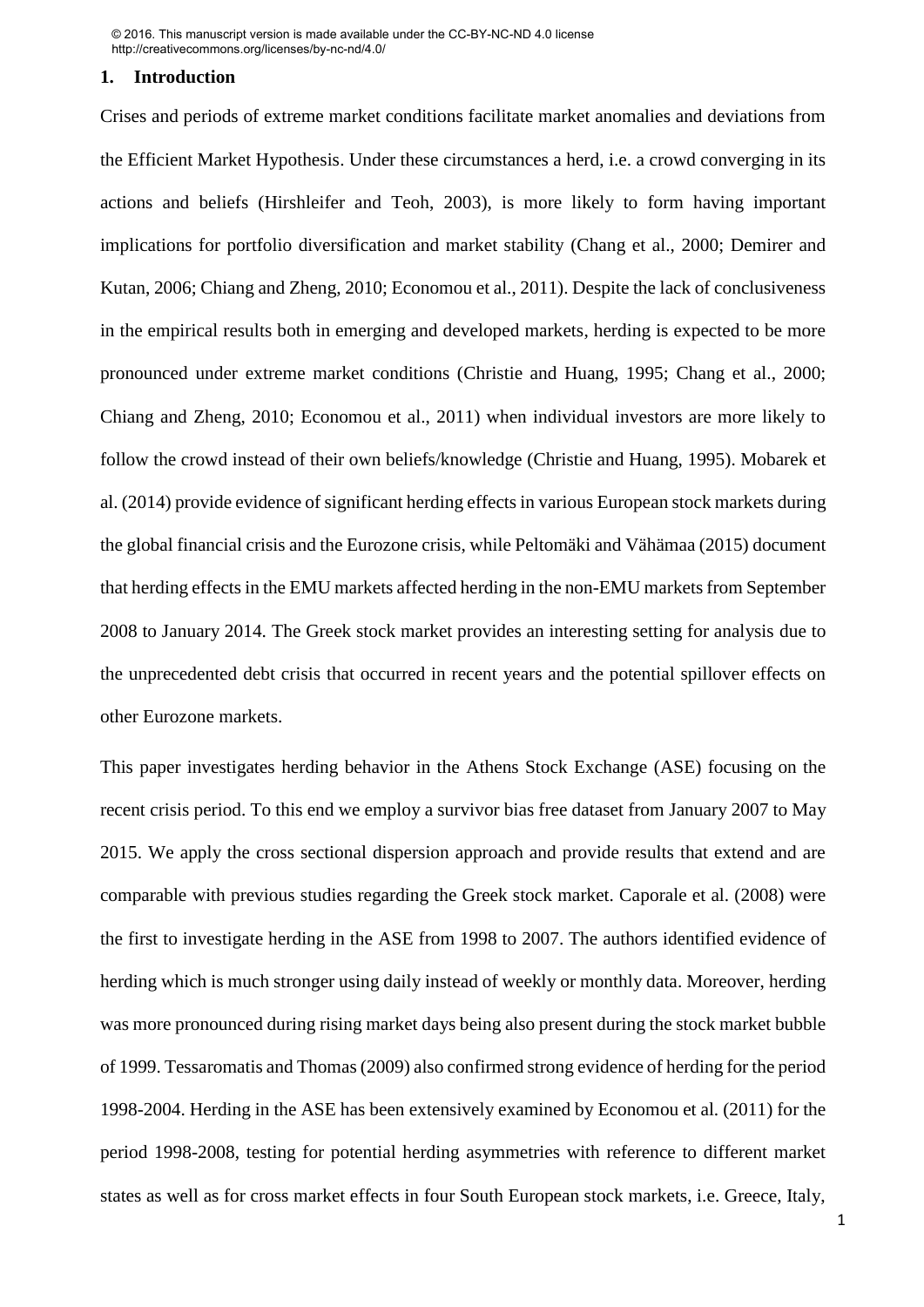Spain and Portugal. The authors provide evidence of herding that is more pronounced on days with positive market returns, while there is no evidence of asymmetries regarding trading volume and stock market volatility. Mobarek et al. (2014) examined a large number of European stock markets from 2001 to 2012 and identified herding in Greece during the Eurozone crisis (from May 2010 to February 2012). Their dataset differs from previous studies since it only includes the ATHEX Composite constituent stocks instead of all listed stocks in the ASE. In this paper we extend the work of Economou et al. (2011) for the recent Greek debt crisis period. Our empirical results indicate the presence of herding under different market states. These findings provide insight into investors' behavior, especially in the light of the unprecedented events of the Greek crisis and are in line with the main findings of previous studies that identify herding in the ASE.

The rest of the paper is organized as follows: Section 2 presents the dataset and methodology employed, Section 3 reports the empirical results and Section 4 concludes.

#### **2. Methodology and Data**

Christie and Huang (1995) and Chang et al. (2000) proposed a cross sectional dispersion approach to capture herding, employing the cross sectional dispersion of individual asset returns as follows:

$$
CSAD_t = \frac{1}{N} \sum_{i=1}^{N} \left| R_{i,t} - R_{m,t} \right| \tag{1}
$$

where  $R_{i,t}$  is the return of stock i on day t,  $R_{m,t}$  is the stock market return on day t and N is the number of all listed stocks in the stock market on day t. The non-linear model proposed by Chang et al. (2000) estimates the relationship between the CSAD and the stock market return in order to capture herding as follows:

$$
CSAD_t = a + \gamma_1 |R_{m,t}| + \gamma_2 R_{m,t}^2 + \varepsilon_t
$$
\n<sup>(2)</sup>

Under rational asset pricing models, this relationship is expected to be positive and linear, i.e. under extreme market conditions the CSAD is expected to increase since the individual stocks differ in sensitivity to the stock market returns. If herding effects are present this relationship is non linear and coefficient  $\gamma_2$  is expected to be negative and statistically significant. The Chang et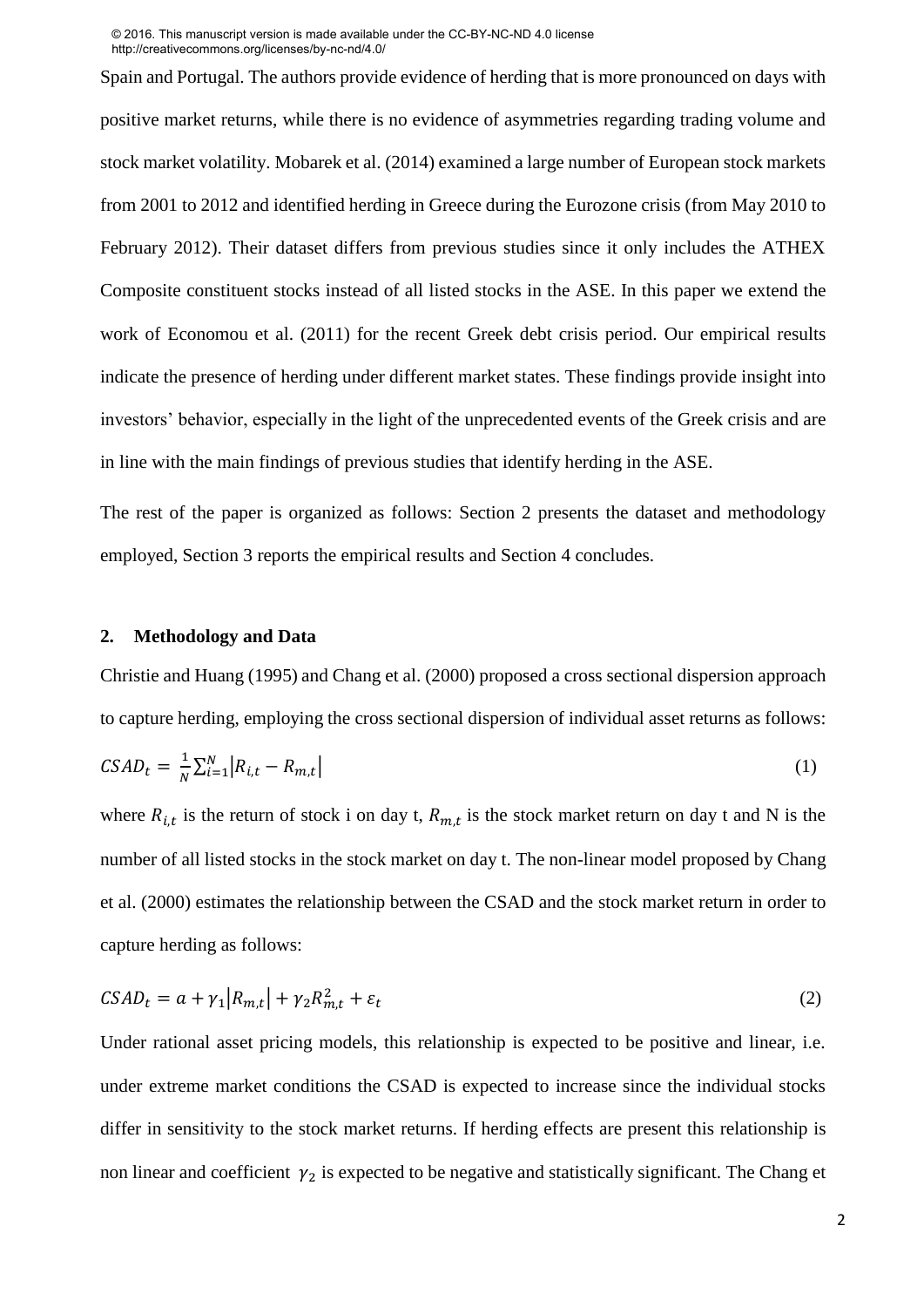al. (2000) model is quite influential in the aggregate data studies of herd behavior. Chiang and Zheng (2010) proposed an adaptation of this model adding  $R_{m,t}$  to the standard equation, which permits the interpretation of asymmetric effects by estimating a single model, which is more streamlined than the initial regression of Chang et al. (2000). It also permits greater analysis of the asymmetries present in up and down markets and it is specified as follows:

$$
CSAD_t = a + \gamma_1 R_{m,t} + \gamma_2 |R_{m,t}| + \gamma_3 R_{m,t}^2 + \varepsilon_t
$$
\n<sup>(3)</sup>

In equation (3), the relationship between return dispersion and stock market return is captured by  $(\gamma_1 + \gamma_2)$  when market returns are positive, and by  $(\gamma_2 - \gamma_1)$  when they are negative or zero. Thus, the asymmetric relationship between stock return dispersion and stock market return can be presented by the ratio  $(\gamma_1 + \gamma_2)/(\gamma_2 - \gamma_1)$  (Duffee, 2001). Following Chang et al. (2000),  $R_{m,t}^2$ is used to identify a non-linear relationship and a negative and statistically significant coefficient  $\gamma_3$  will indicate the presence of herding.

Apart from the traditional OLS method, we also employ the quantile regression method following Chiang et al. (2010) and Zhou and Anderson (2010). This is a popular approach, originally introduced by Koenker and Bassett (1978). In this case we examine the coefficients of model (3) for different quantiles of the dependent variable.<sup>1</sup> The  $\tau$ -th conditional quantile function of the dependent variable distribution is defined as follows:

$$
QY_i(\tau / x) = x_i' \beta \tag{4}
$$

where  $Y_i$  is a dependent variable,  $x_i$  is a vector of independent variables and  $\beta$  is a vector of coefficients. The  $\hat{\beta}_{(quantile)}$  estimator results from the following weighted minimization:

$$
\hat{\beta}_{(quantile\tau)} = \arg\min \sum_{i=1}^{n} \rho_{\tau} (y_i - x_i / \beta)
$$
\n(5)

where  $\rho_{\tau}$  is a weighting factor, also called check function. For any  $\tau \in (0,1)$  a weighting function is defined as follows:

l

<sup>&</sup>lt;sup>1</sup> See Koenker (2005) for a more technical presentation of the method.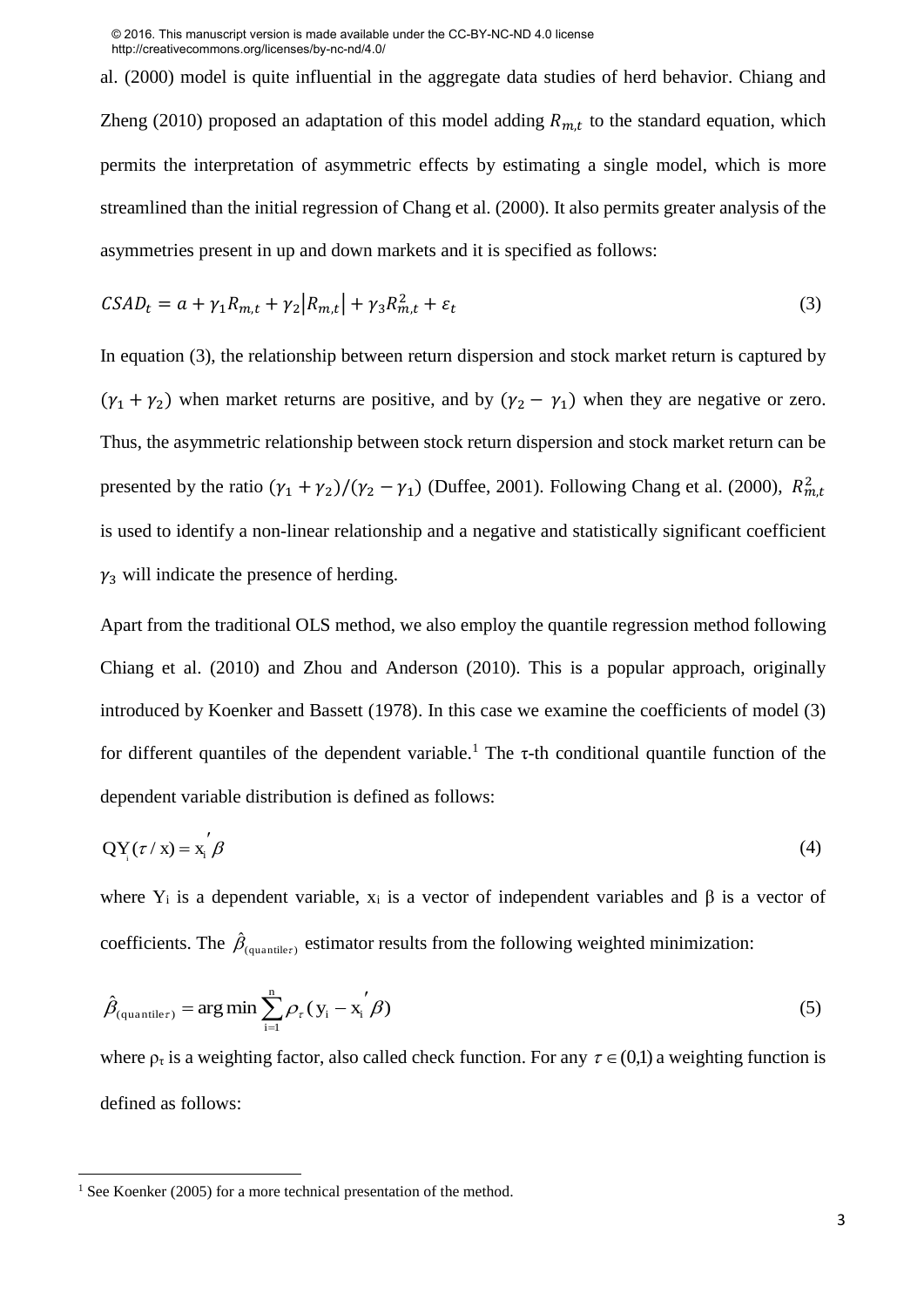$$
\rho_{\text{quantile}\tau}(\mathbf{u}_i) = \begin{cases} \mathbf{u}_i & \text{if } \mathbf{u}_i \ge 0 \\ \mathbf{u}_i & \text{if } \mathbf{u}_i \prec 0 \end{cases} \tag{6}
$$

where  $u_i = y_i - x_i' \beta$ . From equations (5) and (6) we get the quantile regression estimator by minimizing the weighted sum of absolute errors, where the weights depend on the quantile under examination as follows:

$$
\hat{\beta}_{(quantile\tau)} = \arg\min \left( \sum_{i: y_i > x_i \beta} \tau \middle| y_i - x_i' \beta \middle| + \sum_{i: y_i < x_i \beta} (1 - \tau) \middle| y_i - x_i' \beta \middle| \right) \tag{7}
$$

Furthermore, considering the evidence available regarding herding asymmetries we examine the relationship more formally, through the implementation of a series of dummy variables in line with both Chiang and Zheng (2010) and Economou et al. (2011). This method is more robust compared to examining the relationship using two different regressions, as in previous studies (see Tan et al., 2008 among others). In this case the model is structured as follows:

$$
CSAD_t = \gamma_0 + \gamma_1 (1 - D) |R_{m,t}| + \gamma_2 D |R_{m,t}| + \gamma_3 (1 - D) R_{m,t}^2 + \gamma_4 D R_{m,t}^2 + \varepsilon_t
$$
 (8)

where  $D = 1$ , if  $R_{m,t}$  is negative, and  $D = 0$ , otherwise. The hypothesis of asymmetric herding is examined using equality tests of pairs of up and down market coefficients (i.e.  $\gamma_1$  and  $\gamma_2$  and  $\gamma_3$ and  $\gamma_4$ ) by subtracting the coefficient of the down markets from up markets and testing if the result is equal to zero. If herding is present then we expect coefficients  $\gamma_3$  and  $\gamma_4$  to be negative. The relative magnitudes of coefficients  $\gamma_3$  and  $\gamma_4$  will demonstrate any asymmetric herding effects. If herding is more pronounced on days when the market is down, then we expect  $\gamma_4 < \gamma_3$ .

Moreover, dummy variables are assigned to days of high/low market trading volume. A day of high (low) trading volume is when the value of the traded stocks on that day is above (below) the previous 30-day moving average. The respective model specification follows:

$$
CSAD_t = \alpha + \gamma_1 (1 - D^{\nu}) |R_{m,t}| + \gamma_2 D^{\nu} |R_{m,t}| + \gamma_3 (1 - D^{\nu}) R_{m,t}^2 + \gamma_4 D^{\nu} R_{m,t}^2 + \varepsilon_t (9)
$$

where  $D^{\nu} = 1$ , if high trading volume on that day, and  $D^{\nu} = 0$ , otherwise. If herding is present then we expect coefficients  $\gamma_3$  and  $\gamma_4$  to be negative. The relative magnitudes of coefficients  $\gamma_3$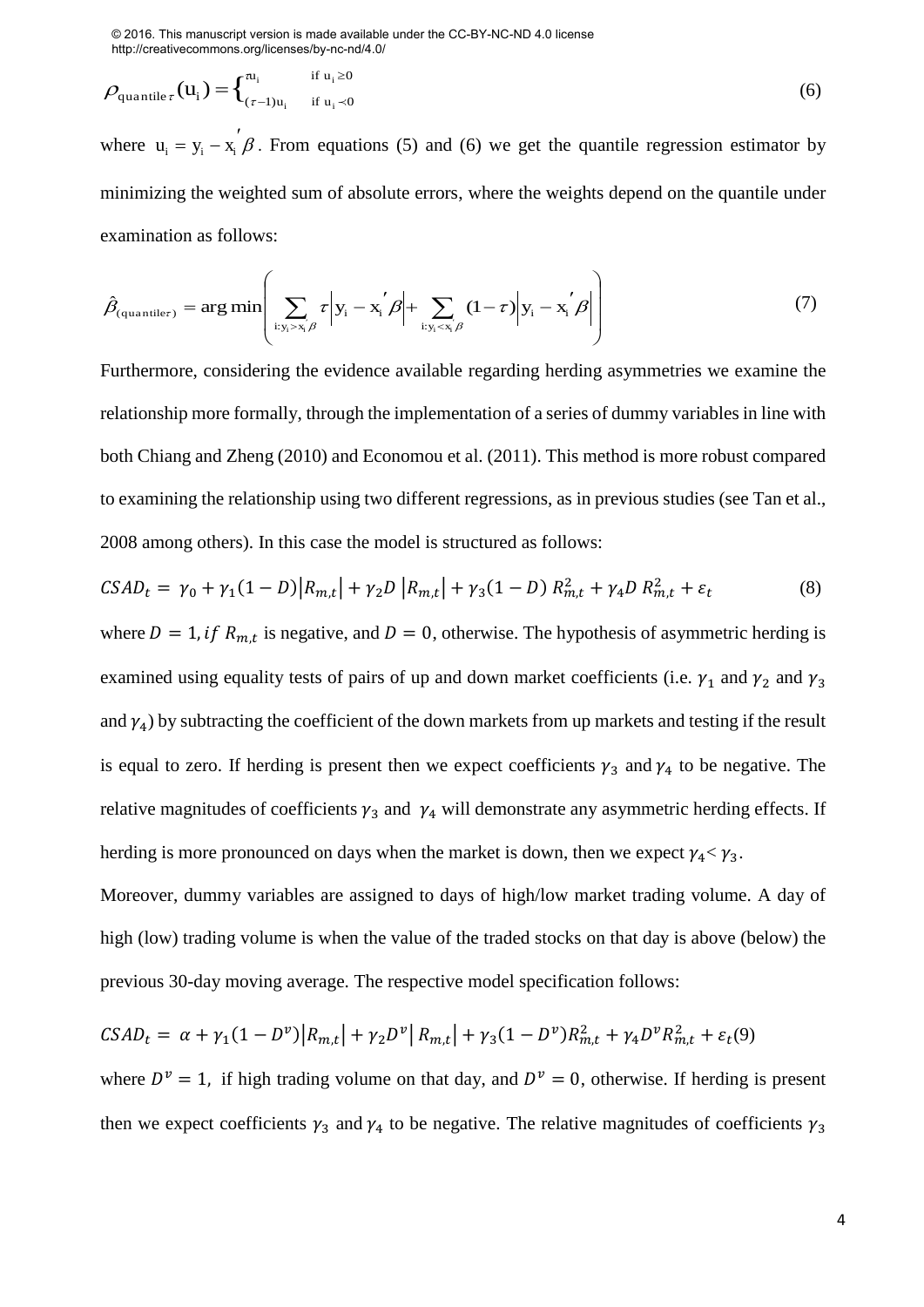and  $\gamma_4$  will demonstrate any asymmetric herding effects. If herding is more pronounced on days with high average value of total trading volume, then we expect  $\gamma_4 < \gamma_3$ .

Moreover, according to Christie and Huang (1995), herding is more likely to appear during periods of extreme market movements being obviously more prevalent during market crisis periods. Economou et al. (2011) also address the potential issue of high market volatility employing a dummy variable determined by the relationship of the day's market volatility  $(R_{m,t}^2)$  relative to the previous 30-day moving average. The examined regression is the following:

$$
CSAD_t = \alpha + \gamma_1 (1 - D^{\nu l}) |R_{m,t}| + \gamma_2 D^{\nu l} |R_{m,t}| + \gamma_3 (1 - D^{\nu l}) R_{m,t}^2 + \gamma_4 D^{\nu l} R_{m,t}^2 + \varepsilon_t \quad (10)
$$

where  $D^{\nu l} = 1$ , if high market volatility that day,  $D^{\nu l} = 0$ , otherwise. If herding is present then we expect coefficients  $\gamma_3$  and  $\gamma_4$  to be negative. The relative magnitudes of coefficients  $\gamma_3$  and  $\gamma_4$ will demonstrate any asymmetric herding effects. If herding is more pronounced on days with high volatility, then we expect  $\gamma_4 < \gamma_3$ .

Finally, we test for possible asymmetric herding effects relative to the sovereign bond spreads. Given that the euro area sovereign bond yield differentials can be explained by general risk aversion and its interaction with macroeconomic fundamentals, as well as by domestic factors, especially during times of financial stress (Barrios et al., 2009), we examine herding under different market states with reference to the 10-year Greek bond spread over the German. To this end we employ a dummy variable that equals to 1 when the value of the spread on day t is above the previous 30-day moving average. The model is structured as follows:

 $\text{CSAD}_{i,t} = \alpha + \gamma_1 (1 - D^{\text{spread}}) |R_{m,t}| + \gamma_2 D^{\text{spread}} |R_{m,t}| + \gamma_3 (1 - D^{\text{spread}}) R_{m,t}^2 + \gamma_4 D^{\text{spread}} R_{m,t}^2 + \epsilon_t (11)$ where,  $D^{spread} = 1$ , if spread is higher than the 30-day moving average that day,  $D^{spread} = 0$ , otherwise. If herding is present then we expect coefficients  $\gamma_3$  and  $\gamma_4$  to be negative. We expect that high spreads, reflecting greater risk aversion and negative country-specific factors, facilitate herding behavior. The relative magnitudes of coefficients  $\gamma_3$  and  $\gamma_4$  will demonstrate any asymmetric herding effects. If herding is more pronounced on days with high spreads, then  $\gamma_4 < \gamma_3$ .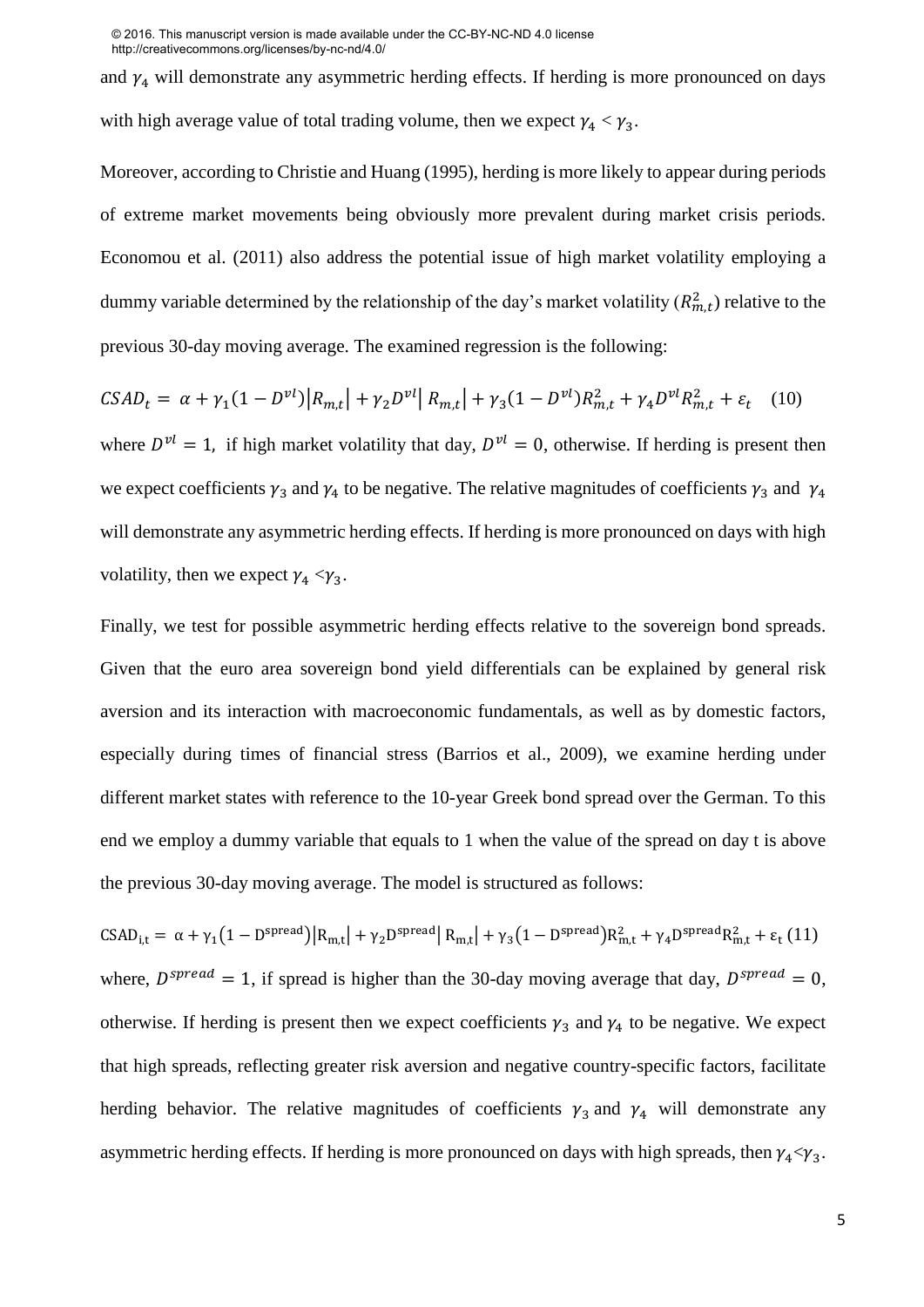The data employed in this paper consists of daily stock price, market value, and trade value data for the ASE, obtained from Thomson Reuters Datastream. The stocks included are those within the Worldscope Greece stock index, which also includes dead stocks. This helps us eliminate survivorship bias. Thus, the number of stocks in the sample ranges from 188 to 309. The date range for the data used is 02/01/2007 to 29/05/2015. Days in which no trading was recorded have been manually eliminated. Return is calculated as  $R_t = (\ln(P_t) - \ln(P_{t-1})) \times 100$  (12) and CSAD is calculated as reported in the methodology section employing both equally and value weighted market<sup>2</sup> returns in the estimations to account for size effect in the stock market.

#### **3. Empirical Results**

l

Table 1 presents the descriptive statistics for the calculated CSAD and market return, both equal and value weighted. A first point of interest is that the mean for both market return variables is negative as a result of the poor performance of the ASE over the period under examination. The mean return for the equally weighted market return is more negative than that of the value weighted one suggesting that smaller market value stocks have suffered greater losses. The same holds for CSAD, with the value of equally weighted CSAD being much greater than that of the value weighted one suggesting that the dispersions from the market return are likely to be more prevalent in smaller stocks. The data presents high levels of leptokurtosis with this close clustering around the mean and thicker tails meaning that there is a high probability for extreme values. This is consistent with theory, as a large number of extreme values are to be expected during periods of financial instability. The decrease in Kurtosis when comparing value weighted to equally weighted returns also indicates that these extreme results are more likely to appear in smaller stocks.

**Table 1. Descriptive statistics for CSAD and stock market returns** 

|        |        | <b>Equal Weighted Market Returns</b> | <b>Value Weighted Market Returns</b> |                           |  |
|--------|--------|--------------------------------------|--------------------------------------|---------------------------|--|
|        | CSAD   | $\mathbf{R}_\mathbf{m}$              | <b>CSAD</b>                          | $\mathbf{R}_{\mathbf{m}}$ |  |
| Mean   | .0991  | $-0.0441$                            | 0.1924                               | $-0.0043$                 |  |
| Median | 1.0494 | $-0.0226$                            | 0.1779                               | 0.0009                    |  |

<sup>&</sup>lt;sup>2</sup> We employ daily data of each stock's market value in order to assign the weights to estimate the value weighted market return. These weights are re-adjusted on a daily basis.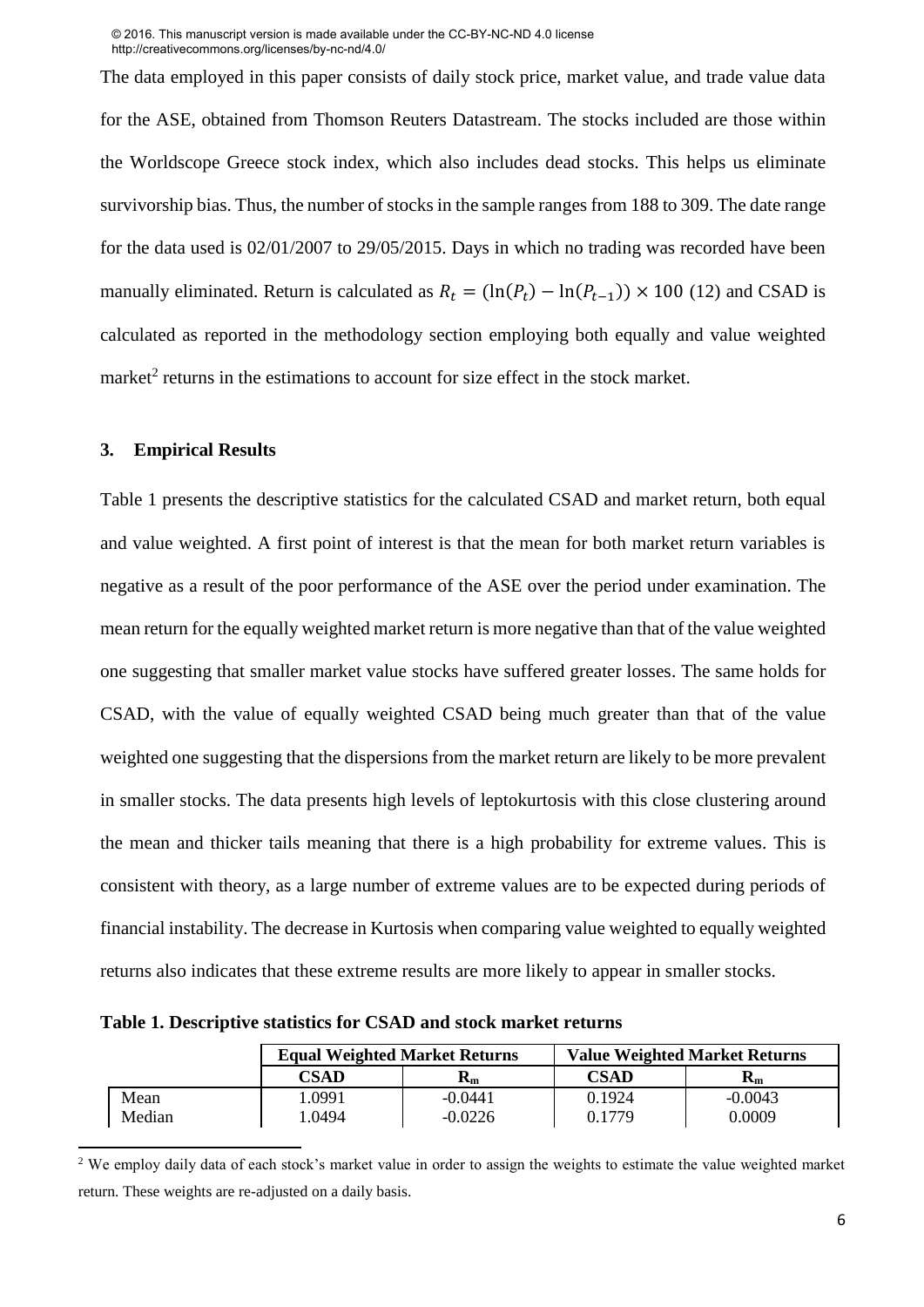| Maximum             | 3.1332    | 2.9124     | 0.7912   | 0.9979    |
|---------------------|-----------|------------|----------|-----------|
| Minimum             | 0.5440    | $-4.8087$  | 0.0360   | $-0.8480$ |
| Std. Dev.           | 0.3114    | 0.5240     | 0.0898   | 0.1682    |
| <b>Skewness</b>     | 1.1161    | $-0.5972$  | 1.7083   | $-0.0778$ |
| Kurtosis            | 5.4158    | 9.6710     | 8.3409   | 6.4800    |
|                     |           |            |          |           |
| Jarque-Bera         | 942.61    | 4001.54    | 3502.27  | 1057.25   |
|                     |           |            |          |           |
| Sum                 | 2298.1850 | $-92.1493$ | 402.3974 | $-9.0277$ |
| Sum Sq. Dev.        | 202.7282  | 573.850    | 16.8600  | 59.1594   |
|                     |           |            |          |           |
| <b>Observations</b> | 2091      |            |          | 2091      |
|                     |           |            |          |           |

The results of the empirical analysis begin with the standard model (3) in order to test for the presence of herding effects (using both equal weighted and value weighted methods of calculating market returns), and examine for differences in herding behavior between up and down markets. All the results are derived using a Newey-West (1987) consistent estimator to correct for autocorrelation and heteroskedasticity.

Table 2 presents the results of the basic model employing both equal and value weighted returns. Following Chiang and Zheng (2010), the coefficient on  $R_{m,t}^2$  ( $\gamma_3$ ) detects the presence of nonlinearity in the relationship between CSAD and stock market returns. The estimate for coefficient  $y_3$  is negative and statistically significant at the 5% level, indicating herding towards the market return. Coefficients  $\gamma_1$  and  $\gamma_2$  are also important in the analysis of the model, as the ratio  $(\gamma_1 + \gamma_2)/(\gamma_2 - \gamma_1)$  is a measure of the relative amount of asymmetry in the relationship. Given the insignificance of the coefficient  $\gamma_1$  at the 5% level, the value of this ratio is 1, although coefficient  $\gamma_1$  is significant at the 10% level, where by the ratio would be 1.108, showing large, but weakly significant asymmetry. The adjusted R-squared value indicates that this regression captures 34.09% of the CSAD deviation through these independent variables.

#### **Table 2. Herding estimations – Standard model**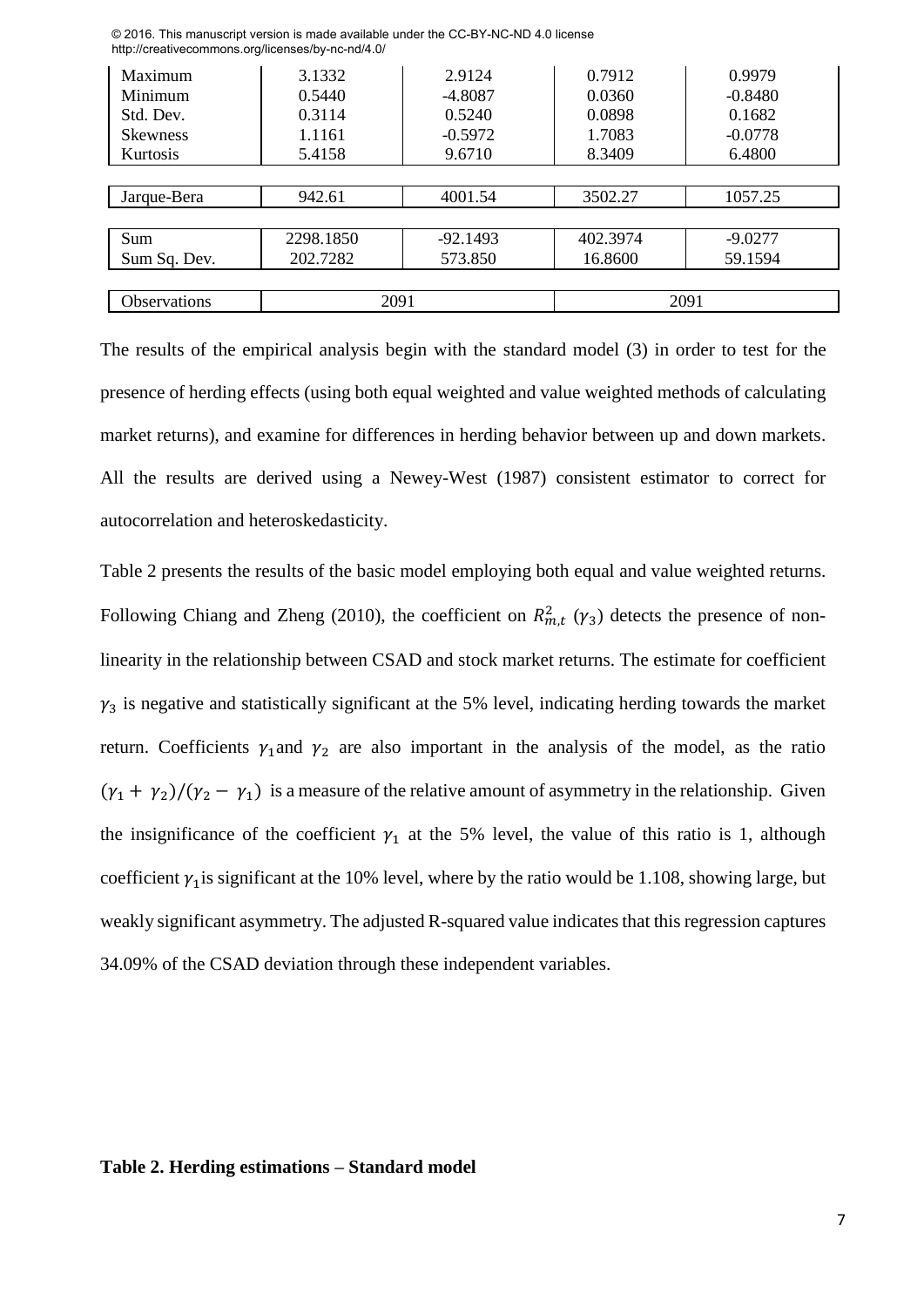|            | <b>Equal Weighted Market Returns</b> | <b>Value Weighted Market Returns</b> |
|------------|--------------------------------------|--------------------------------------|
| $\gamma_0$ | 0.9048                               | 0.1202                               |
| (p-value)  | $0.0000$ ***                         | $0.0000$ ***                         |
| $\gamma_1$ | 0.0285                               | 0.0072                               |
| (p-value)  | $0.0585*$                            | 0.2876                               |
| $\gamma_2$ | 0.5567                               | 0.5628                               |
| (p-value)  | $0.0000$ ***                         | $0.0000$ ***                         |
| $\gamma_3$ | $-0.0360$                            | 0.1449                               |
| (p-value)  | $0.0250**$                           | $0.0050***$                          |

Notes: This table presents the estimated coefficients of the following model:  $CSAD_t = \alpha + \gamma_1 R_{m,t} + \gamma_2 |R_{m,t}| +$  $\gamma_3 R_{m,t}^2$  +  $\varepsilon_t$ . Daily data from January 2007 to May 2015. \*\*\*,\*\*,\* statistically significant at 1%, 5% and 10% level, respectively.

Adj- $R^2$  0.3409 0.6850

The second column in Table 2 tests the same model as the first column employing the value weighted method to calculate the stock market return in order to eliminate any potential size bias in the dataset, as smaller firms' stocks are known to have greater herding effects (Lakonishok et al., 1992). As a result, the impact of these firms is overstated in an equal weighted market return specification. In this specification, whilst the final value for coefficient  $\gamma_3$  is even more significant than the same value in the equally weighted model, its value is positive indicating absence of herding. Smaller firms' stocks are expected to be more susceptible to herding due to poorer information flow, and equal weighting of market returns will over-estimate the impact of these effects. Thus, this empirical evidence is in line with theory as it suggests greater levels of herding in smaller stocks. In order to evaluate the herding effect on small capitalization stocks<sup>3</sup> we reestimate model (3) employing a small capitalization equity portfolio. To this end we created 5 quintiles based on market value and employed the smallest size one for our estimations. The empirical results presented in equation (13) confirm our assumptions since coefficient  $\gamma_3$  is negative and higher compared to the results presented in Table 2. All coefficients apart from  $\gamma_1$ are statistically significant at 1% level.

$$
CSAD_t = 2.348 - 0.003R_{m,t} + 0.892|R_{m,t}| - 0.065\gamma_3 R_{m,t}^2 + \varepsilon_t, \quad \text{Adj-R}^2 \ 26.52\% \tag{13}
$$

l

<sup>&</sup>lt;sup>3</sup> We would like to thank an anonymous reviewer for making this suggestion.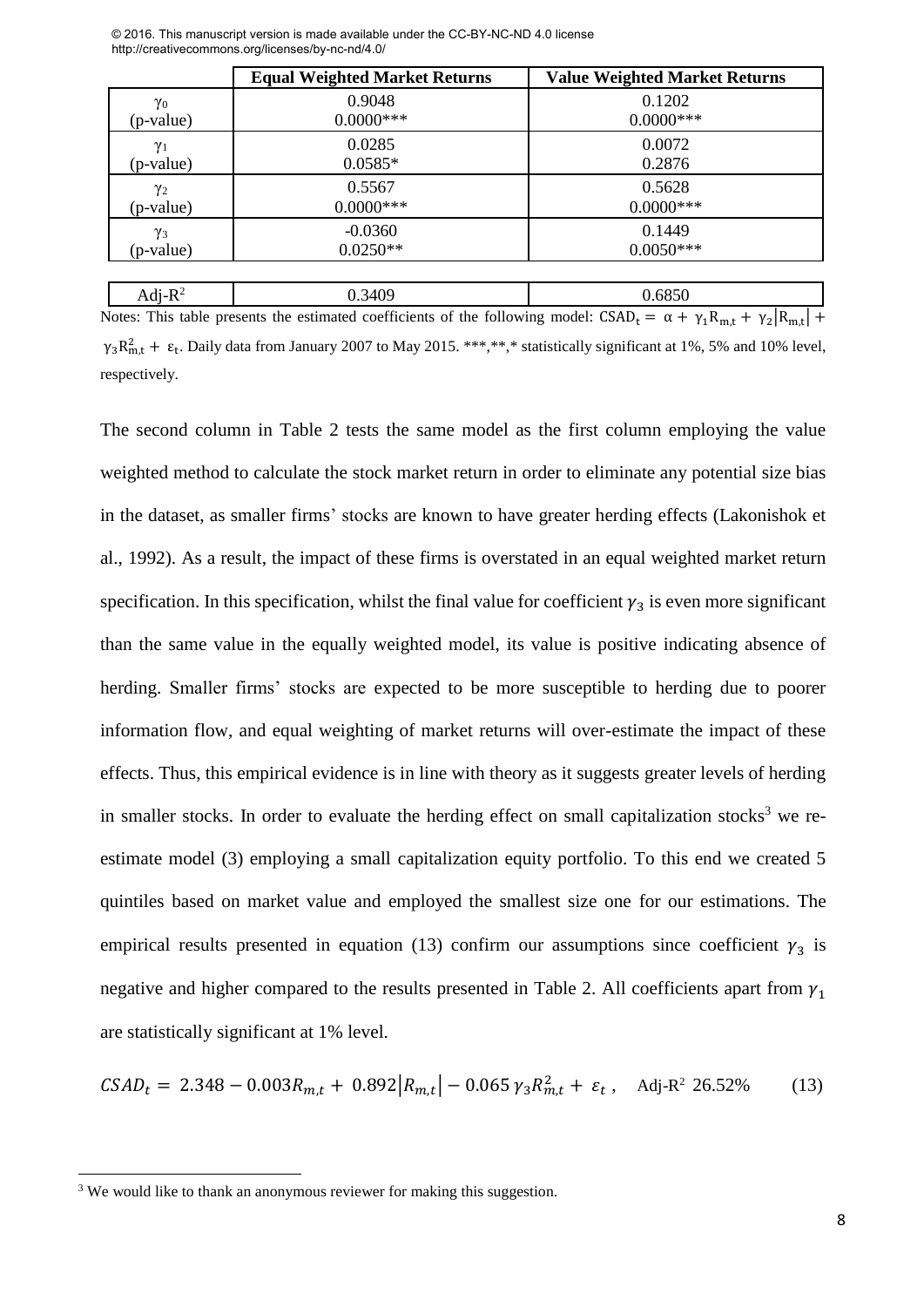Table 3 reports the quantile regression results. The results employing the equally weighted returns (Panel A) indicate that herding is present only in the high quantiles of the cross sectional return dispersion. The sign and statistical significance of coefficient  $\gamma_3$  change across quantiles, from positive for  $\tau$ =10% to negative for  $\tau$ =10%,  $\tau$ =25%,  $\tau$ =50%,  $\tau$ =75% and  $\tau$ =90%, with the results being statistically significant only for  $\tau=75\%$  and  $\tau=90\%$ . This finding is in line with Zhou and Anderson (2010), who document herding in the US REITS only in the high quantiles and attribute this behavior to high-quantile dispersion being typically associated with large market price movements and volatile market conditions. However, when employing the value weighted approach (Table 3, Panel B) there is no evidence of herding, consistent with the results of Table 2. In this case, coefficient  $\gamma_3$  is positive for all quantiles and statistically significant for  $\tau = 50\%$ ,  $\tau = 75\%$ and  $\tau=90\%$ .

|            | $\tau = 10\%$                        | $\tau = 25\%$ | $\tau = 50\%$                        | $\tau = 75\%$ | $\tau = 90\%$ |
|------------|--------------------------------------|---------------|--------------------------------------|---------------|---------------|
| Panel A.   | <b>Equal Weighted Market Returns</b> |               |                                      |               |               |
| $\gamma_0$ | 0.6735                               | 0.7553        | 0.8728                               | 1.0150        | 1.1818        |
| (p-value)  | $0.0000***$                          | $0.0000$ ***  | $0.0000$ ***                         | $0.0000$ ***  | $0.0000$ ***  |
| $\gamma_1$ | 0.0310                               | 0.0138        | 0.0520                               | 0.0484        | 0.0122        |
| (p-value)  | $0.0837*$                            | 0.4488        | $0.0006***$                          | 0.1580        | 0.6210        |
| $\gamma_2$ | 0.3156                               | 0.4776        | 0.5806                               | 0.7113        | 0.7420        |
| (p-value)  | $0.0000$ ***                         | $0.0000$ ***  | $0.0000$ ***                         | $0.0000$ ***  | $0.0000$ ***  |
| $\gamma_3$ | 0.0167                               | $-0.0378$     | $-0.0541$                            | $-0.0557$     | $-0.0608$     |
| (p-value)  | 0.4926                               | 0.3902        | 0.1356                               | $0.0001$ ***  | $0.0966*$     |
| Adj- $R^2$ | 0.0922                               | 0.1256        | 0.1682                               | 0.2024        | 0.2573        |
|            |                                      |               |                                      |               |               |
| Panel B.   |                                      |               | <b>Value Weighted Market Returns</b> |               |               |
| $\gamma_0$ | 0.0584                               | 0.0779        | 0.1103                               | 0.1540        | 0.1923        |
| (p-value)  | $0.0000$ ***                         | $0.0000$ ***  | $0.0000$ ***                         | $0.0000$ ***  | $0.0000$ ***  |
| $\gamma_1$ | 0.0106                               | 0.0108        | 0.0086                               | 0.0132        | 0.0070        |
| (p-value)  | $0.0178**$                           | $0.0713*$     | 0.1340                               | 0.1731        | 0.6706        |
| $\gamma_2$ | 0.6713                               | 0.6135        | 0.5509                               | 0.4757        | 0.4568        |
| (p-value)  | $0.0000$ ***                         | $0.0000$ ***  | $0.0000$ ***                         | $0.0000$ ***  | $0.0000$ ***  |
| $\gamma_3$ | 0.0139                               | 0.0948        | 0.1879                               | 0.2624        | 0.3024        |
| (p-value)  | 0.4508                               | 0.1851        | $0.0001***$                          | $0.0009***$   | $0.0001***$   |
| Adj- $R^2$ | 0.4508                               | 0.4352        | 0.4183                               | 0.4225        | 0.4570        |

**Table 3. Quantile Regression Results for Model 3** 

Notes: This table presents the estimated coefficients of the following model:  $CSAD_t = \alpha + \gamma_1 R_{m,t} + \gamma_2 |R_{m,t}| +$  $\gamma_3 R_{m,t}^2$  +  $\varepsilon_t$ . Daily data from January 2007 to May 2015. \*\*\*,\*\*,\* statistically significant at 1%, 5% and 10% level, respectively.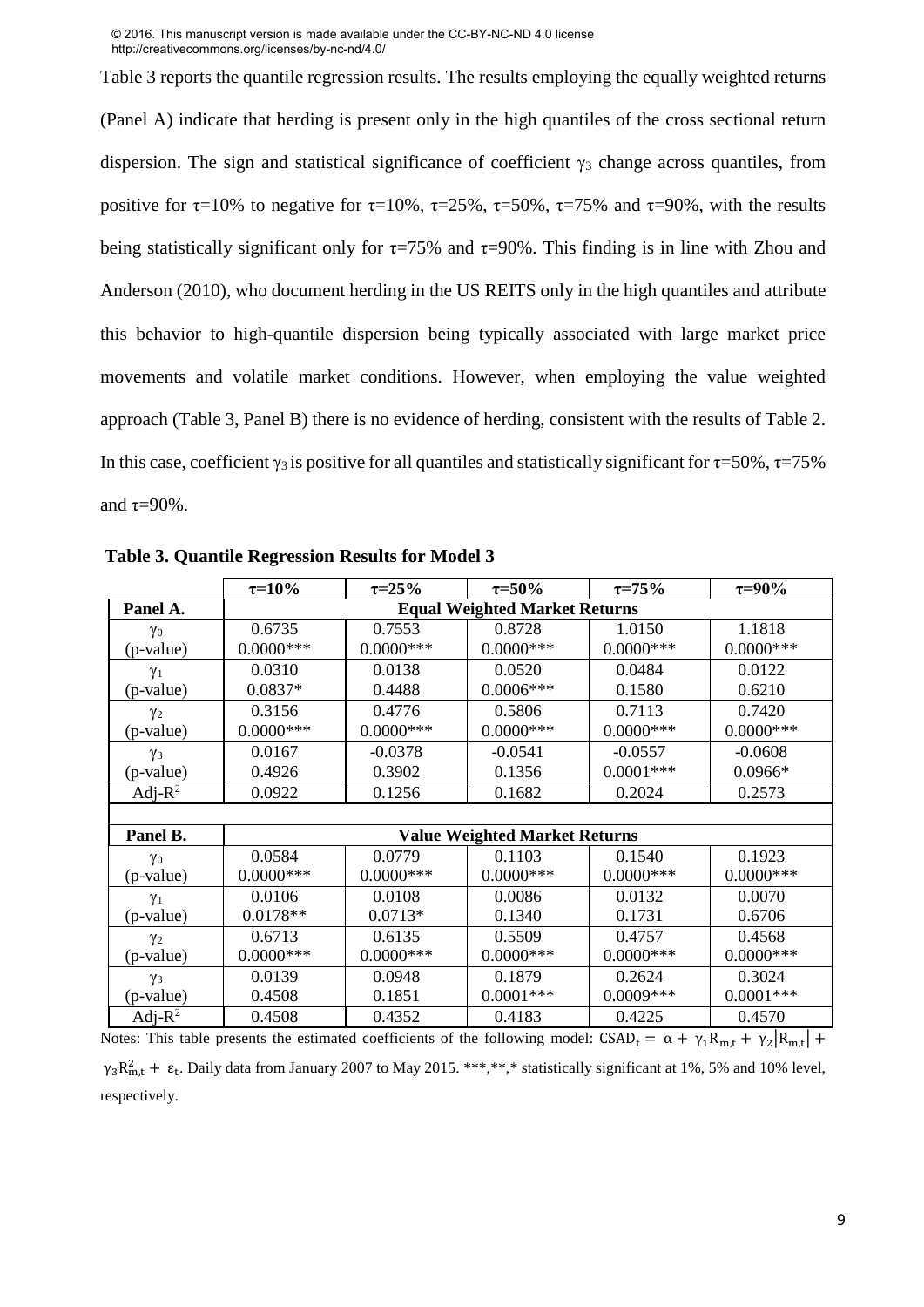The first column in Table 4 provides a more in depth examination of the asymmetric relationship between the CSAD and the equal weighted stock market return. In this case, only coefficient  $\gamma_4$  is negative and statistically significant, thus indicative of herding in down markets. Even though Economou et al. (2011) identified herding in up markets in the ASE for the period 1998-2008, the respective coefficient obtained from our study for days with negative market returns indicates significant rise in herding on down market days, This finding could be related to the prolonged exposure to negative market returns in the ASE over the period under examination. The second column in Table 4 presents the same model as the first employing the value weighted method to calculate the stock market return. The coefficients of interest,  $\gamma_3$  and  $\gamma_4$ , are 0.1204 and 0.1774 respectively without being statistically significant different from each other (Wald coefficient test p=0.35). Both are statistically significant and positive, indicating a lack of evidence of herding in the value weighted sample.

|            | <b>Equal Weighted Market Returns</b> | <b>Value Weighted Market Returns</b> |
|------------|--------------------------------------|--------------------------------------|
| $\gamma_0$ | 0.9054                               | 0.1203                               |
| (p-value)  | $0.0000***$                          | $0.0000$ ***                         |
| $\gamma_1$ | 0.5764                               | 0.5785                               |
| (p-value)  | $0.0000***$                          | $0.0000$ ***                         |
| $\gamma_2$ | 0.5295                               | 0.5434                               |
| (p-value)  | $0.0000***$                          | $0.0000$ ***                         |
| $\gamma_3$ | $-0.0287$                            | 0.1204                               |
| (p-value)  | 0.4265                               | $0.0187**$                           |
| $\gamma_4$ | $-0.0374$                            | 0.1774                               |
| (p-value)  | $0.0336**$                           | $0.0055***$                          |

**Table 4. Herding estimations – Market asymmetry** 

Adj- $R^2$  0.3406 0.6850 Notes: This table presents the estimated coefficients of the following model:  $CSAD_t = \gamma_0 + \gamma_1(1 - D)|R_{m,t}| +$  $\gamma_2 D |R_{m,t}| + \gamma_3 (1 - D) R_{m,t}^2 + \gamma_4 D R_{m,t}^2 + \epsilon_t$ ,  $D = 1$ , if  $R_{m,t} < 0$ , and  $D = 0$ , otherwise. Daily data from January 2007 to May 2015. \*\*\*,\*\*, statistically significant at 1% and 5% level, respectively.

Table 5 presents the herding behavior estimates using a dummy variable which is based on the previous 30-day moving average of total market trading volume of the firms listed in our dataset. Using the equal weighted market return results for coefficients  $\gamma_3$  and  $\gamma_4$ , only coefficient  $\gamma_4$  is significant at the 1% level, and negative, indicating the presence of herding during days where the value of the traded stocks was greater than the moving average. Employing value weighted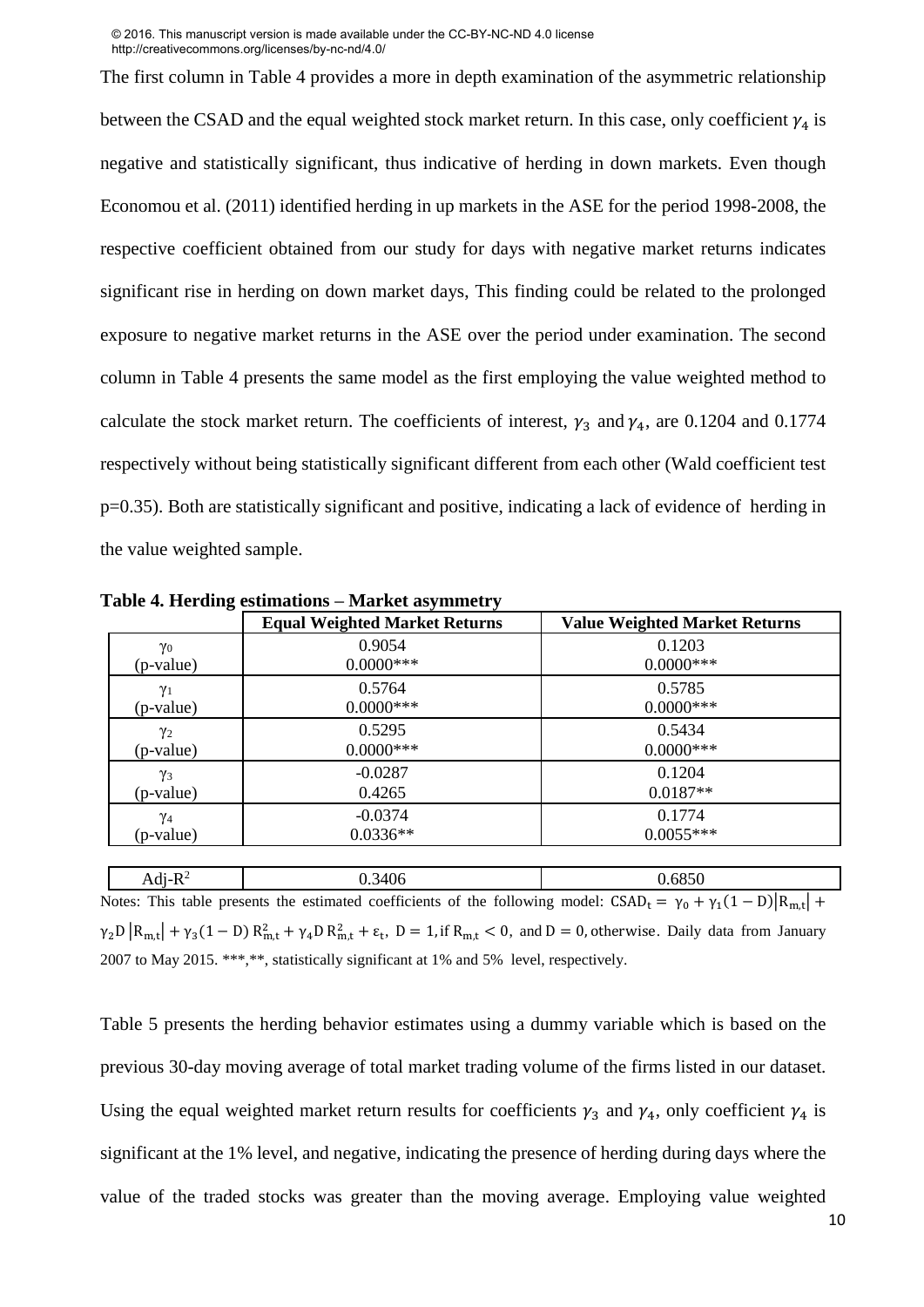approach to calculate market returns, the coefficients of interest,  $\gamma_3$  and  $\gamma_4$ , change dramatically, with coefficient  $\gamma_3$  plummeting to 0.3196 and coefficient  $\gamma_4$  to 0.0872, being statistically significant different from each other (Wald coefficient test p=0.00). These results are statistically significant at 1% and 10% level respectively demonstrating a lack of herding in the trading volume model specification if market weighted returns are used.

| <b>Equal Weighted Market Returns</b> |              | <b>Value Weighted Market Returns</b> |  |
|--------------------------------------|--------------|--------------------------------------|--|
| $\gamma_0$                           | 0.9200       | 0.1216                               |  |
| (p-value)                            | $0.0000***$  | $0.0000$ ***                         |  |
| $\gamma_1$                           | 0.4397       | 0.4846                               |  |
| (p-value)                            | $0.0000$ *** | $0.0000$ ***                         |  |
| $\gamma_2$                           | 0.59455      | 0.5954                               |  |
| (p-value)                            | $0.0000$ *** | $0.0000$ ***                         |  |
| $\gamma_3$                           | $-0.0048$    | 0.3196                               |  |
| (p-value)                            | 0.8834       | $0.0000$ ***                         |  |
| $\gamma_4$                           | $-0.0543$    | 0.0872                               |  |
| (p-value)                            | $0.0064***$  | $0.0762*$                            |  |

**Table 5. Regression Results for Trading Volume Dummy Based Model**

Adj- $R^2$  0.3446 0.6885 Notes: This table presents the estimated coefficients of the following model:  $CSAD_{i,t} = \alpha + \gamma_1(1 - D^{\nu})|R_{m,t}| +$  $\gamma_2$ D<sup>v</sup> | R<sub>m,t</sub> | +  $\gamma_3$ (1 – D<sup>v</sup>)R<sub>m,t</sub> +  $\gamma_4$ D<sup>v</sup>R<sub>m,t</sub> +  $\varepsilon_t$ , D<sup>v</sup> = 1, if high trading volume that day, D<sup>v</sup> = 0 otherwise. Daily data from January 2007 to May 2015. \*\*\*,\* statistically significant at 1% and 10% level, respectively.

Table 6 shows the impact of market return volatility on the relationship between the CSAD and the stock market return in equal weighted and value weighted terms. The results demonstrate significance of above average daily market return volatility in the relationship between the CSAD and the squared market return. This finding differs from the ones reported by Economou et al. (2011) that did not document asymmetric herd behavior with reference to market volatility for the period 1998-2008. This could be attributed to the large rise market return volatility given the economic turbulence in the Greek market over recent years. As a result, there is potential for herding to be caused by this mechanism. This issue certainly needs further examination and understanding, especially given the current Greek sovereign debt crisis and the risks that is exposes the whole European Union to. However, the asymmetric herding behavior disappears when we employ the value weighted approach. The second column in Table 6 presents a distinct difference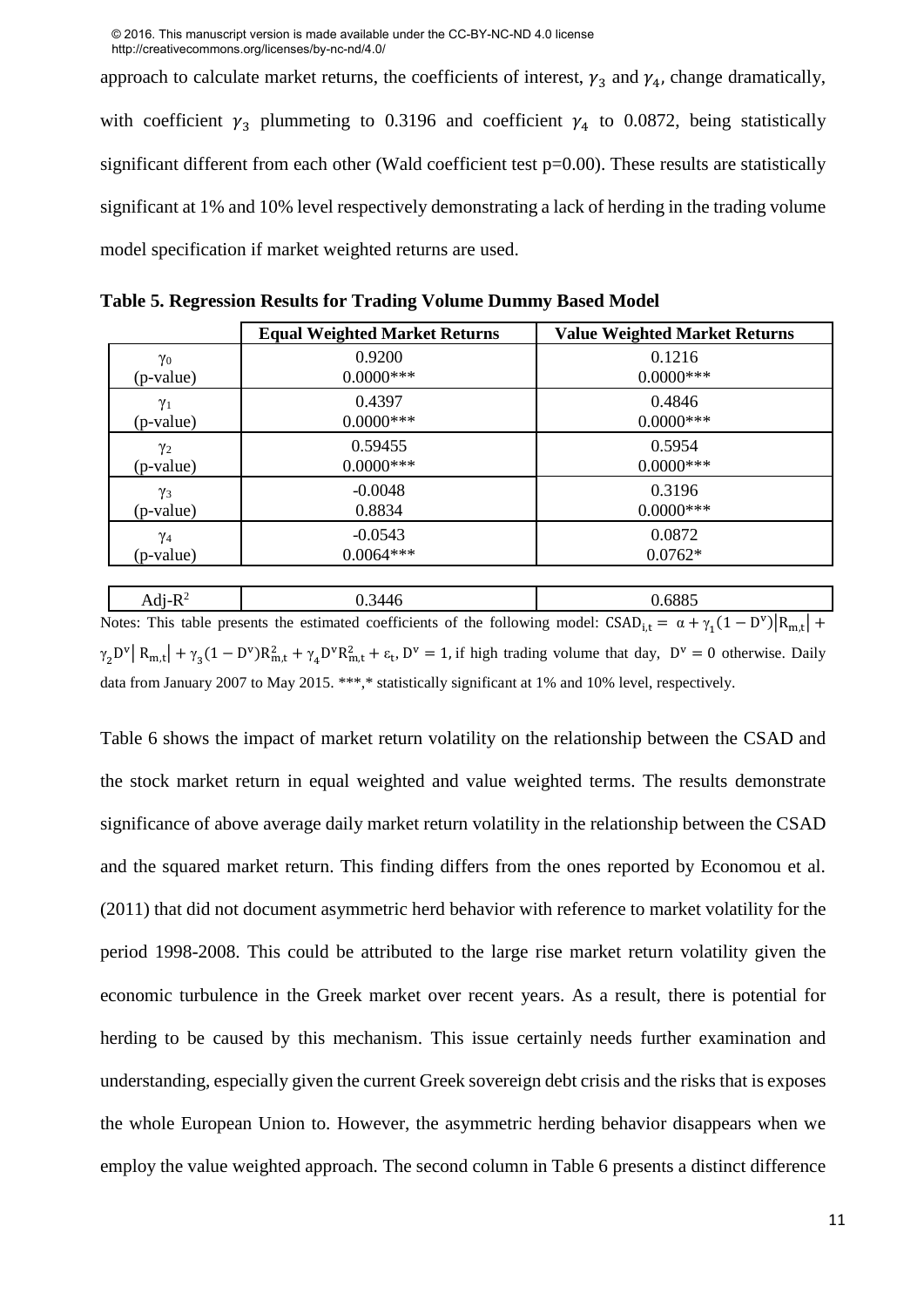in the sign of the variables of interest, with coefficient  $\gamma_3$  ( $\gamma_4$ ) being positive and statistically insignificant (significant). As a result, herding could be attributed mostly to small capitalization stocks since the phenomenon disappears taking market value into consideration.

|            | <b>Equal Weighted Market Returns</b> | <b>Value Weighted Market Returns</b> |
|------------|--------------------------------------|--------------------------------------|
| $\gamma_0$ | 0.9067                               | 0.1138                               |
| (p-value)  | $0.0000***$                          | $0.0000$ ***                         |
| $\gamma_1$ | 0.5928                               | 0.7101                               |
| (p-value)  | $0.0000***$                          | $0.0000$ ***                         |
| $\gamma_2$ | 0.5543                               | 0.5516                               |
| (p-value)  | $0.0000***$                          | $0.0000$ ***                         |
| $\gamma_3$ | $-0.0946$                            | 0.0008                               |
| (p-value)  | 0.2071                               | 0.9978                               |
| $\gamma_4$ | $-0.0398$                            | 0.1819                               |
| (p-value)  | $0.0140**$                           | $0.0008***$                          |
| Adj- $R^2$ | 0.3375                               | 0.6919                               |

**Table 6. Regression results for Volatility Dummy Based Model** 

Notes: This table presents the estimated coefficients of the following model:  $CSAD_{i,t} = \alpha + \gamma_1(1 - D^{vl})|R_{m,t}| +$  $\gamma_2$ D<sup>v1</sup>| R<sub>m,t</sub>| +  $\gamma_3(1 - D^{VI})R_{m,t}^2 + \gamma_4D^{VI}R_{m,t}^2 + \epsilon_t$ , D<sup>v1</sup> = 1, if high market volatility that day, D<sup>v1</sup> = 0, otherwise. Daily data from January 2007 to May 2015. \*\*\*,\*\* statistically significant at 1% and 5% level, respectively.

Finally, Table 7 reports the results testing for asymmetries relative to the 10 year 10-year Greek Government bond spread for both the equal weighted and the value weighted samples as in equation (11). The results document evidence of herding on days with high as well as low spread compared to the 30-day moving average with coefficients  $\gamma_3$  and  $\gamma_4$  being both negative and statistically significant. However, there is an asymmetric impact on herding since coefficients  $\gamma_3$  and  $\gamma_4$  are statistically significant different from each other (Wald coefficient test p=0.02). As a result, herding is more pronounced on days when the 10-year Greek bonds display low spread. Even though this finding does not confirm our initial hypothesis of increased herding on days with high spreads, which is quite common during crisis periods, it is consistent with studies that indicate reduced herding during crisis periods (Bowe and Domuta, 2004) as well as greater impact of sentiment during non-crisis periods (Chung et al., 2012; Hudson and Green, 2015).

|  |  |  | Table 7. Regression results for Spread Dummy Based Model |  |
|--|--|--|----------------------------------------------------------|--|
|  |  |  |                                                          |  |

|  | <b>Equal Weighted Market Returns</b> | <b>Value Weighted Market Returns</b> |
|--|--------------------------------------|--------------------------------------|
|  | 0.8982                               | 0.1203                               |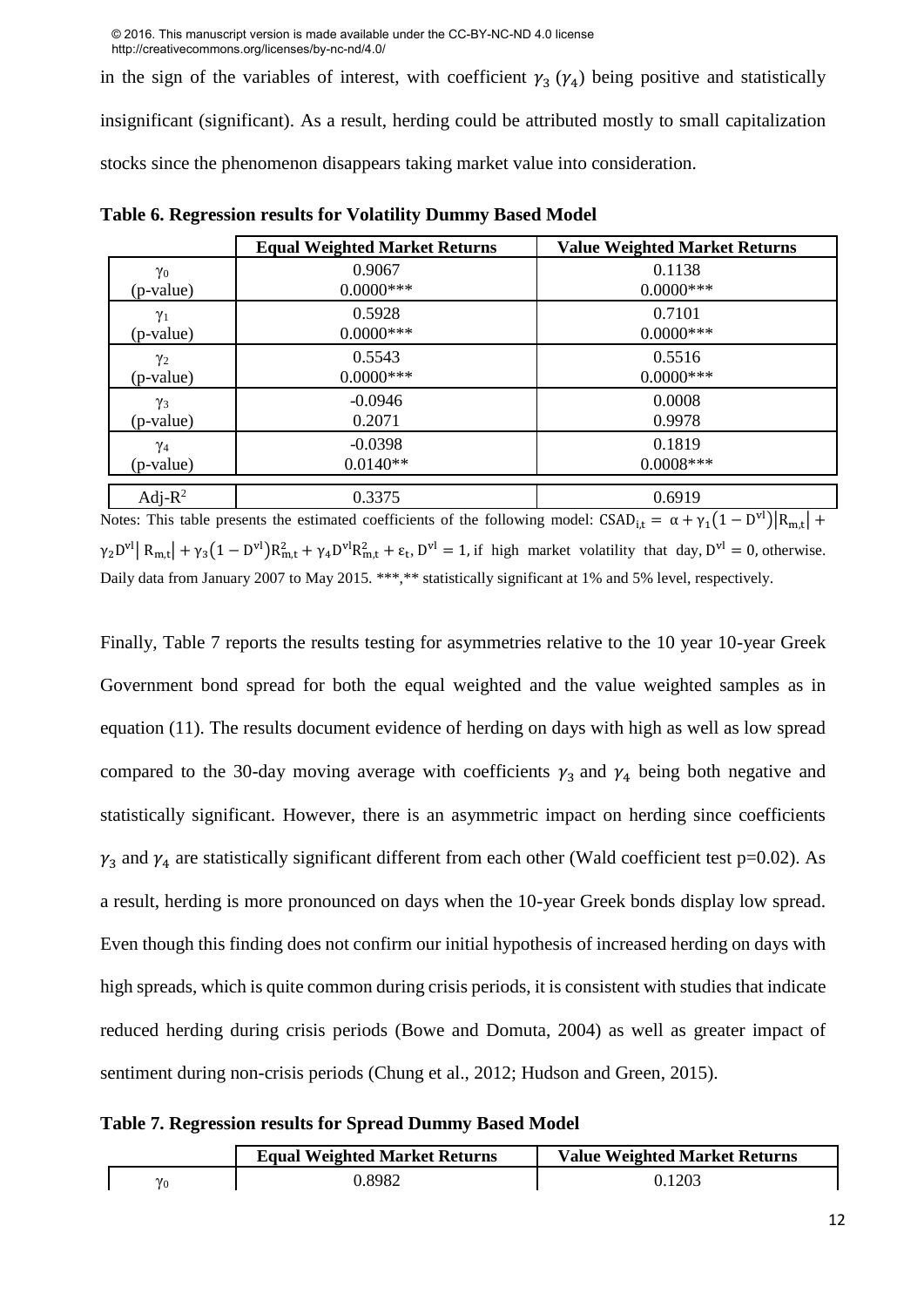| (p-value)  | $0.0000***$ | $0.0000***$  |
|------------|-------------|--------------|
| $\gamma_1$ | 0.7735      | 0.5239       |
| (p-value)  | $0.0000***$ | $0.0000$ *** |
| $\gamma_2$ | 0.5272      | 0.5815       |
| (p-value)  | $0.0000***$ | $0.0000$ *** |
| $\gamma_3$ | $-0.2257$   | 0.2160       |
| (p-value)  | $0.0071***$ | 0.1275       |
| $\gamma_4$ | $-0.0276$   | 0.1165       |
| (p-value)  | $0.0674*$   | $0.0293**$   |
|            |             |              |
| Adj- $R^2$ | 0.3451      | 0.6867       |

© 2016. This manuscript version is made available under the CC-BY-NC-ND 4.0 license http://creativecommons.org/licenses/by-nc-nd/4.0/

Notes: This table presents the estimated coefficients of the following model:  $CSAD_{i,t} = \alpha + \gamma_1(1 - D^{spread})|R_{m,t}| +$  $\gamma_2$ D<sup>spread</sup>  $R_{m,t}$  +  $\gamma_3$ (1 – D<sup>spread</sup>) $R_{m,t}^2 + \gamma_4$ D<sup>spread</sup> $R_{m,t}^2 + \varepsilon_t$ , D<sup>spread</sup> = 1, if high spread, D<sup>spread</sup> = 0, otherwise. Daily data from January 2007 to May 2015. \*\*\*,\*\*,\* statistically significant at 1%, 5% and 10% level, respectively.

#### **4. Conclusions**

This study is in line with the aggregate-data models of Chiang and Zheng (2010) and Economou et al. (2011), providing further insight into the recent developments of herding behavior in the the Greek stock market, i.e. in an economy undergoing a significant sovereign debt crisis. In order to test for herding towards the market consensus, we employ a survivorship bias free dataset, using the Worldscope Greece list of stocks from January 2007 to May 2015. Herding asymmetry has been tested for different market states regarding market return, trading volume, volatility and 10 year government bond spread alongside the basic model.

The empirical results are very conclusive, demonstrating herding in the case of the equal weighted market returns, being stronger in down markets, high volume and high market volatility days. This is consistent with previous studies about the ASE, as well as other studies that examine less developed economies, or economies undergoing extreme price movements (Chang et al., 2000; Chiang and Zheng, 2010; Economou et al., 2011). Moreover, testing for the impact of sovereign bond spreads herding behavior is more pronounced on days with low spreads. Finally, employing the quantile regression method, we document herding only in the high quantiles of the cross sectional return dispersion.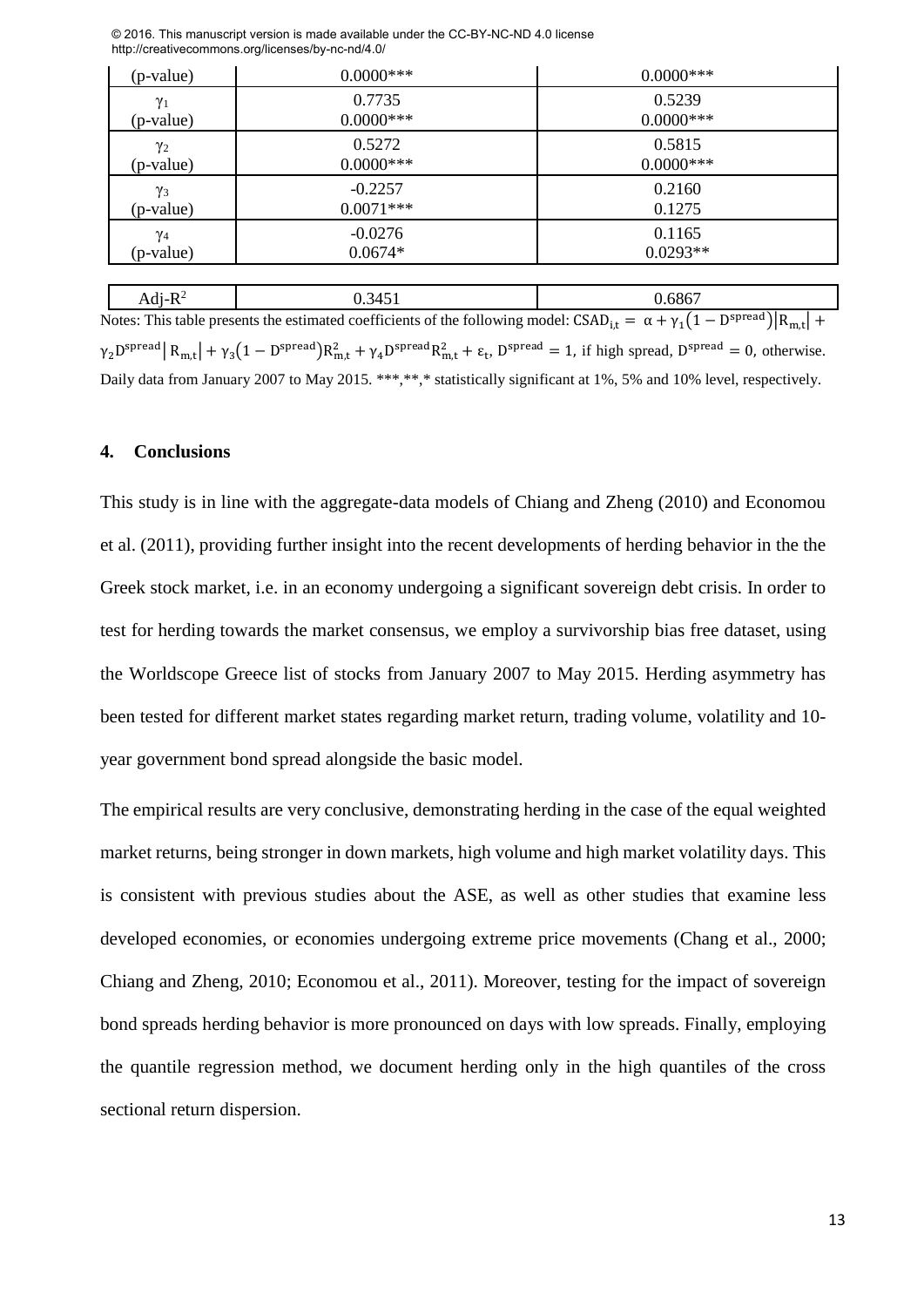However, these empirical results are derived using an equal weighted market return measure to compute CSAD, and are not robust when size effect is accounted for indicating the impact of size effect on herding estimations in a thinly traded market. According to this finding, herding in the ASE can be attributed to small capitalization stocks.

The empirical findings are of significant importance, especially given the current economic situation in Greece and the ongoing sovereign debt crisis. A better understanding of the market participants' decisions could provide valuable insight for portfolio management and trading strategies formation. Investors should take into consideration the impact of herding in the asset allocation process, especially on small capitalization stocks, since correlated trading patterns reduce diversification benefits, exposing at the same time market participants to additional risk.

#### **References**

- Barrios, S., Iversen, P., Lewandowska, M., Setzer, R. (2009). Determinants of intra-euro area government bond spreads during the financial crisis (No. 388). (DG ECFIN), EC.
- Bowe, M., Domuta, D. (2004). Investor herding during financial crisis: A clinical study of the Jakarta Stock Exchange. Pacific-Basin Finance Journal, 12(4), 387-418.
- Caporale, G.M., Economou, F., Philippas, N., 2008. Herding behavior in extreme market conditions: the case of the Athens stock exchange. Economics Bulletin 7, 1-13.
- Christie, W.G., Huang, R.D., 1995. Following the pied piper: do individual returns herd around the market? Financial Analysts Journal 51, 31-37.
- Chiang, T.C., Zheng, D., 2010. An empirical analysis of herd behavior in global stock markets. Journal of Banking and Finance 34, 1911–1921.
- Chang, E.C., Cheng, J.W., Khorana, A., 2000. An examination of herd behavior in equity markets: An international perspective. Journal of Banking and Finance 24, 1651-1679.
- Chiang, T. C., Li, J., Tan, L., 2010. Empirical investigation of herding behavior in Chinese stock markets: Evidence from quantile regression analysis. Global Finance Journal 21(1), 111-124.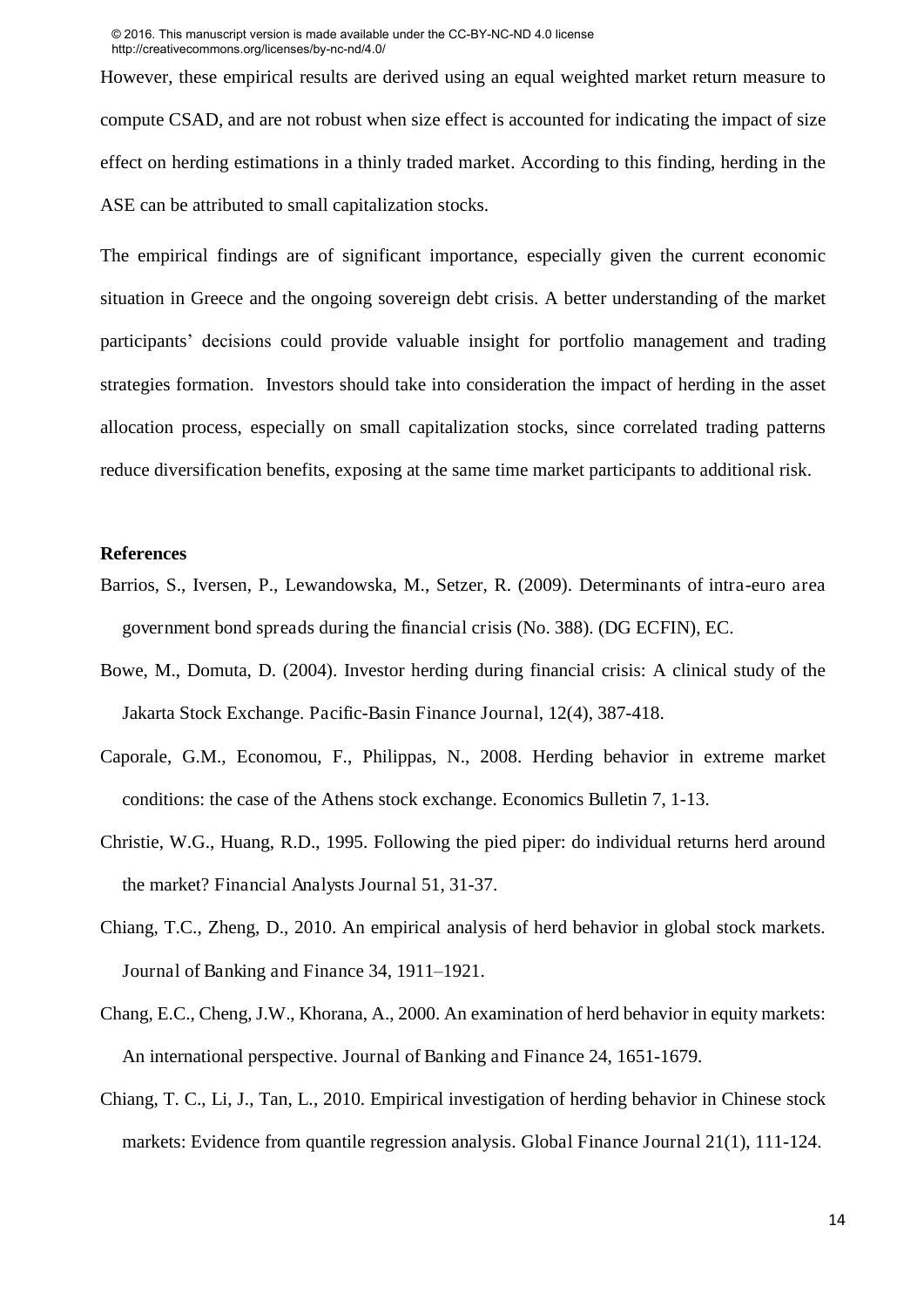- Chung, S.L., Hung, C.H., Yeh, C.Y., 2012. When does investor sentiment predict stock returns? Journal of Empirical Finance 19(2): 217-240.
- Demirer, R., Kutan, A., 2006. Does herding behavior exist in Chinese stock markets? Journal of International Financial Markets, Institutions and Money 16, 123-142.
- Duffee, G., 2001. Asymmetric cross-sectional dispersion in stock returns: evidence and implications. Federal Reserve Bank of San Francisco Working Papers in Applied Economic Theory, 2000-18.
- Economou, F., Kostakis, A., Philippas, N., 2011. Cross-country effects in herding behavior: Evidence from four south European markets. Journal of International Financial Markets, Institutions and Money 21, 443-460.
- Hirshleifer, D., Hong Teoh, S., 2003. Herd Behaviour and Cascading in Capital Markets: a Review and Synthesis. European Financial Management 9, 25-66.
- Hudson, Y., Green, C.J., 2015. Is investor sentiment contagious? International sentiment and UK equity returns. Journal of Behavioral and Experimental Finance 5: 46-59.
- Koenker, R.W., 2005. Quantile regression. Cambridge University Press.
- Koenker, R.W., Bassett, G., Jr., 1978. Regression quantiles. Econometrica 46, 33–50.
- Lakonishok, J., Shleifer, A., Vishny, R., 1992. The impact of institutional trading on stock prices. Journal of Financial Economics 32, 23-43.
- Mobarek, A., Mollah, S., Keasey, K., 2014. A cross-country analysis of herd behavior in Europe. Journal of International Financial Markets Institutions and Money 32, 107–127.
- Newey, W., West, K., 1987. A simple, positive semi-definite, heteroskedasticity and autocorrelation consistent covariance matrix. Econometrica 55, 703–708.
- Peltomäki, J., Vähämaa, E., 2015. Investor Attention to the Eurozone Crisis and Herding Effects in National Bank Stock Indexes. Finance Research Letters 14, 111-116.
- Tan, L., Chiang, T.C., Mason, J.R., Nelling, E., 2008. Herding behavior in Chinese stock markets: An examination of A and B shares. Pacific-Basin Finance Journal 16, 61–77.